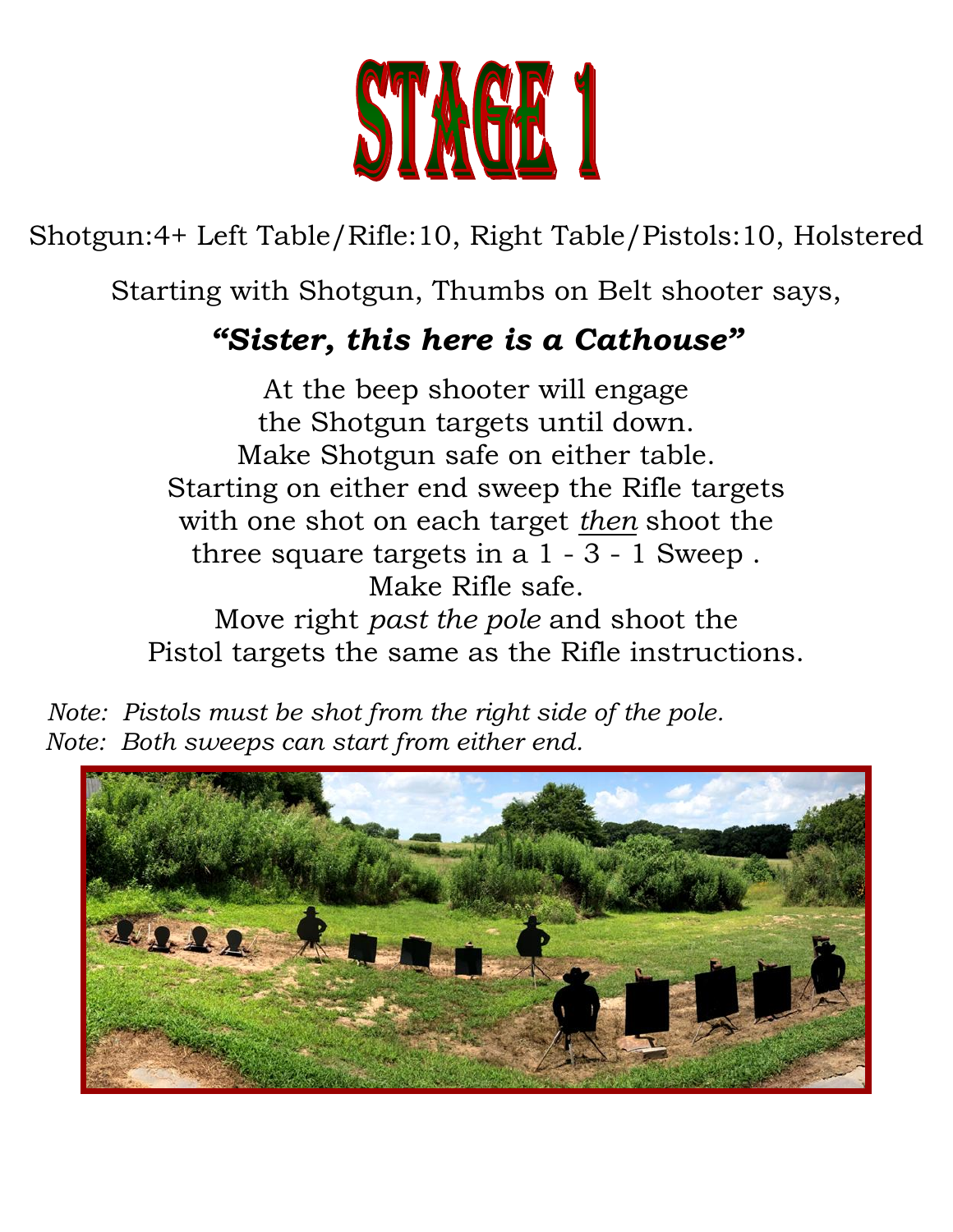

Rifle:10 Left Window/Pistols:10 Holstered/Shotgun: 4+Right Window

Starting in the Left Window with Hands on Staged Rifle shooter says,

# *"What for?"*

At the beep shooter will engage the Rifle targets in two Separate Identical Nevada Sweeps. Make Rifle safe. Move Left to the opening and shoot the Pistol targets the same as Rifle instructions. Move to the Right Window and knock down the Shotgun targets.

 *Note: First Sweep may start on either end.*

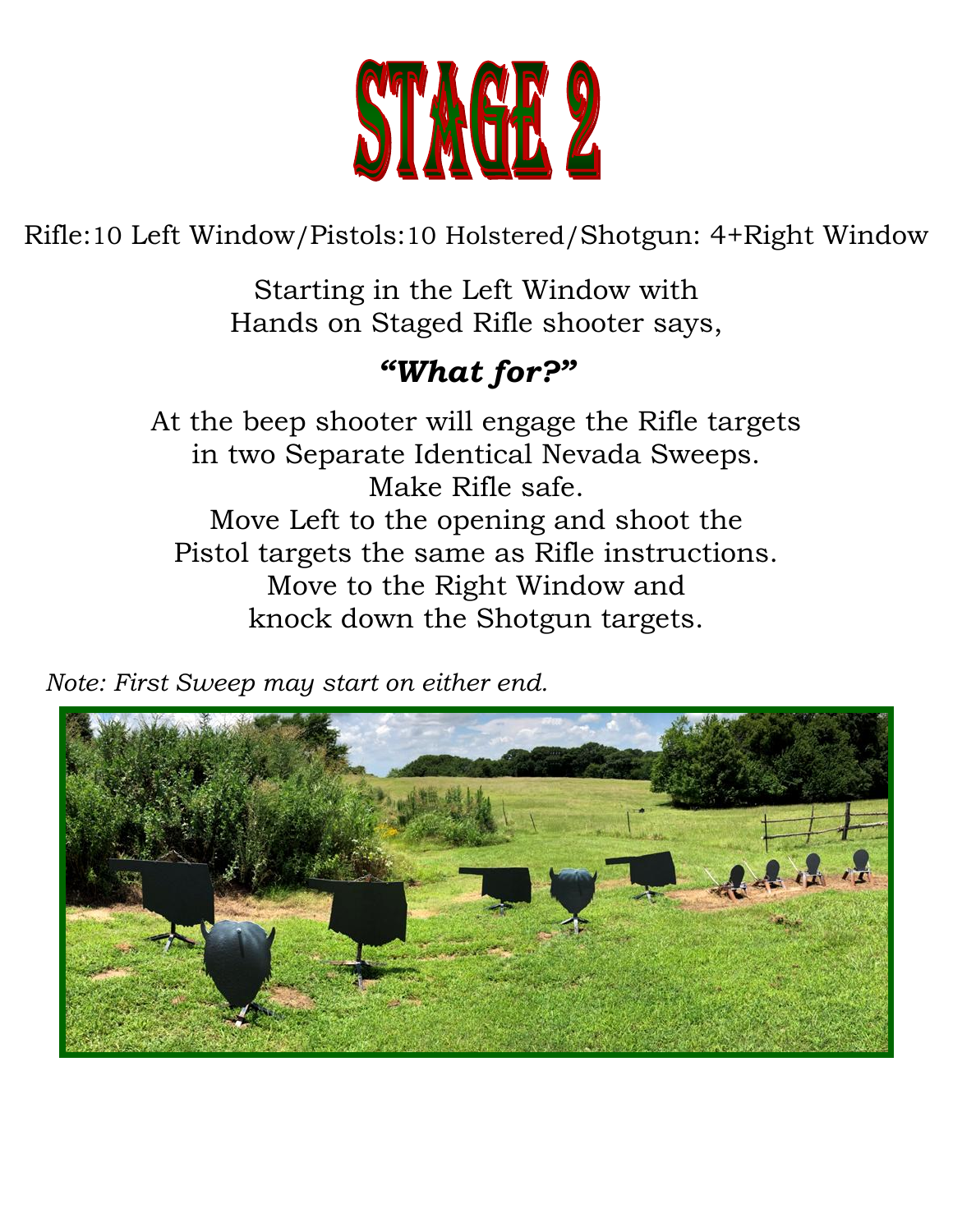

Pistols:10, Holstered /Rifle:10, on Table/Shotgun:2+ on Table

Gun order shooters choice - Rifle cannot be last Starting at gun(s) of choice with Hands on Hat shooter says,

## *"There's just one thing!"*

| At the beep shooter will engage the targets as follows; |                                                                                         |  |
|---------------------------------------------------------|-----------------------------------------------------------------------------------------|--|
| Pistols:                                                | Engage targets in a 2-3-5 Sweep<br>starting on either end.                              |  |
| Rifle:                                                  | Engage targets in a 2-3-5 Sweep<br>starting on either end.<br>Make Rifle safe on table. |  |
| Shotgun:                                                | Engage Shotgun targets until down.<br>Make Shotgun safe on table.                       |  |

*Note: This is a Stand & Deliver Stage*

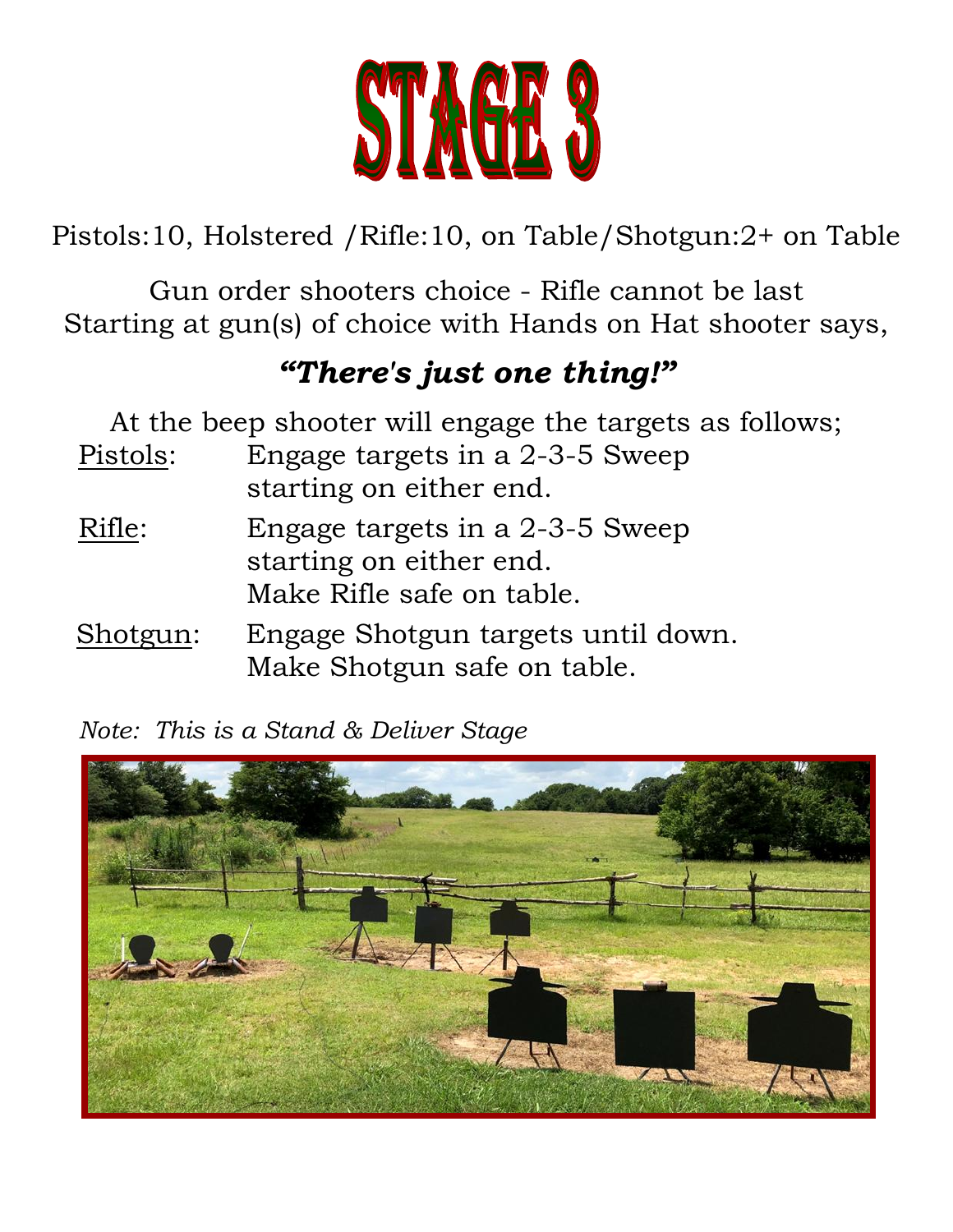

### Pistols:10, Holstered /Rifle:10, Left Table/Shotgun:4+ Right Table

Gun order shooters choice - Rifle cannot be last Starting at gun(s) of choice with Hands at Sides (not SASS default) shooter says,

# *"Look, I told you not to bother me"*

- At the beep shooter will engage the targets as follows; Pistols: Engage Pistol targets in a Horseshoe Sweep with 1 shot on the first 3 targets *then* 4 shots on the 4th target *then* 1 shot on each of the 3 targets going back in the opposite direction.
- Rifle: Engage Rifle targets in a Horseshoe Sweep with 1 shot on the first 3 targets *then* 4 shots on the 4th target *then* 1 shot on each of the 3 targets going back in the opposite direction.
- Shotgun: Engage Shotgun targets until down. Make Shotgun safe on either table.

*Note: Some part of one boot must be left of the Milk Can when shooting Pistols.*

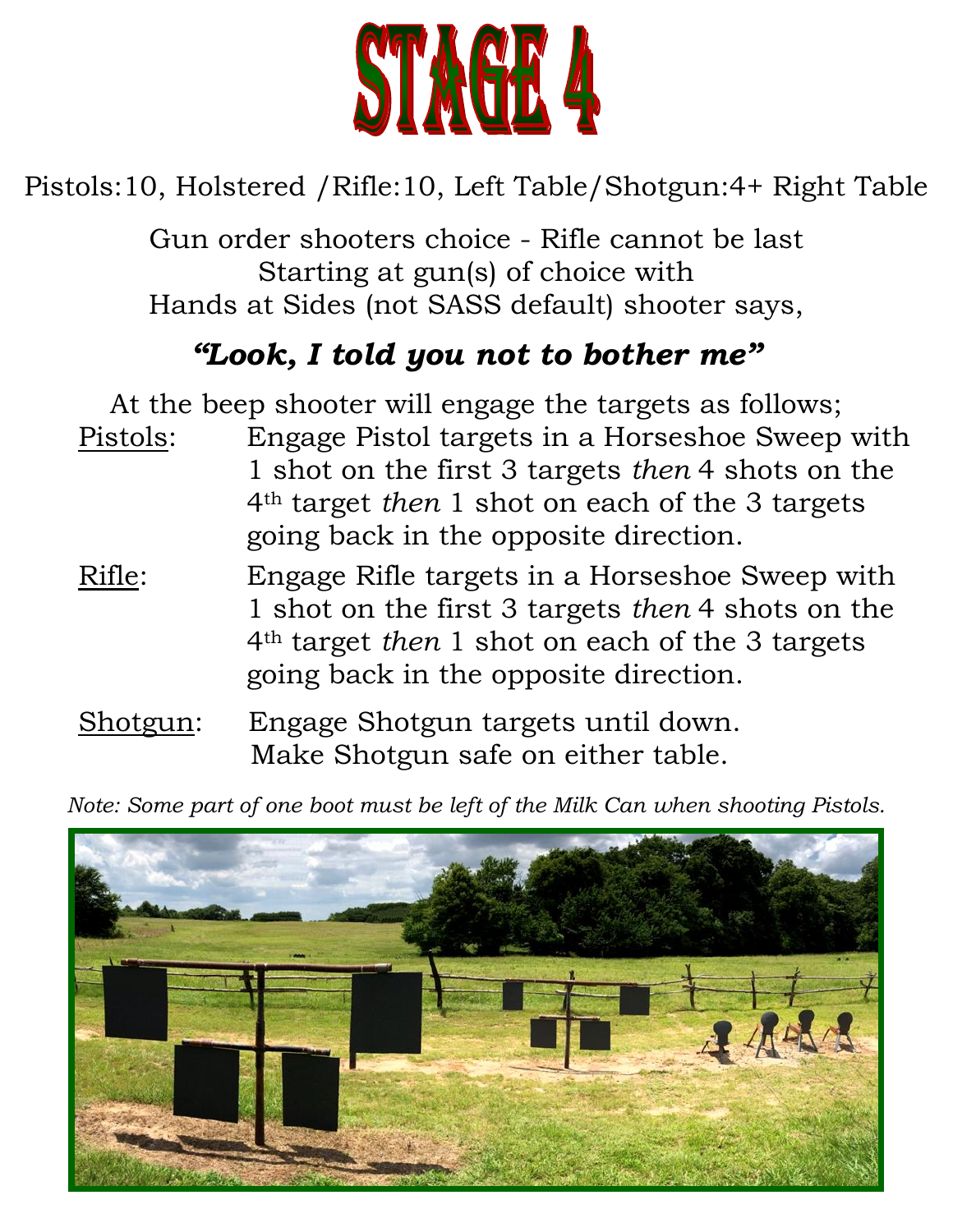

# Pistols:10, Holstered /Rifle:10, Left Table/Shotgun:4+ Right Table

Starting on the Left side of the Post at Texas Surrender shooter says,

## *"I wouldn't just sit there, Move!"*

At the beep shooter will engage the Pistol targets in a 3 - 4 - 3 Sweep, starting on either end. Retrieve Rifle and shoot the Rifle targets the same as the Pistol instructions. Make Rifle safe on either table. Move to the right table and knock down the Shotgun targets. Make Shotgun safe.



*Note: Shooter must be on the left side of the post when shooting Pistols.*